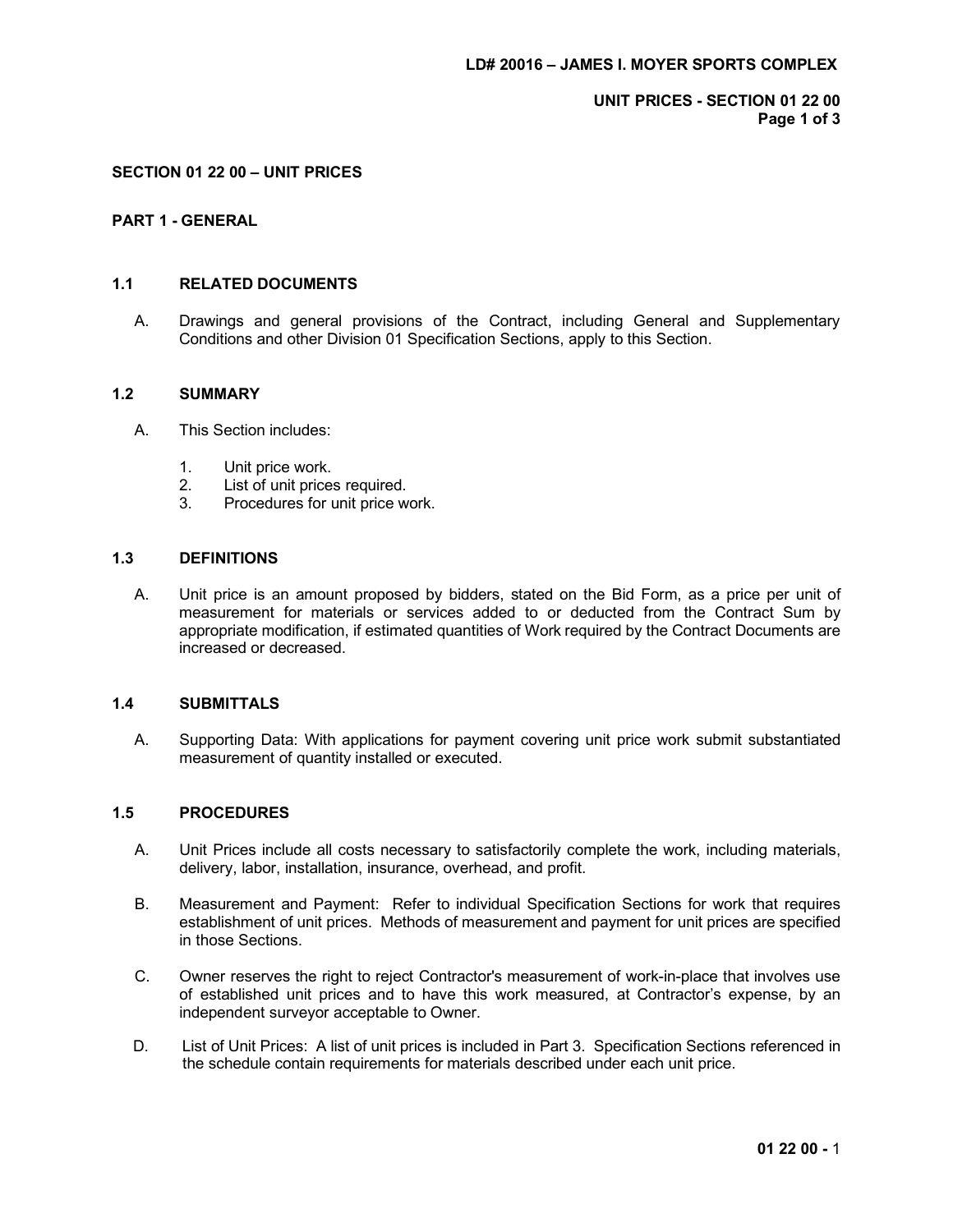## LD# 20016 – JAMES I. MOYER SPORTS COMPLEX

#### UNIT PRICES - SECTION 01 22 00 Page 2 of 3

E. Unit Price Quantities: In case of unit price quantity discrepancies between Bid Form and this form, or any other section, the unit price quantities stated on the Bid Form shall prevail. 6 - JAMES I. MOYER SPORTS COMPLEX<br>CES - SECTION 01 22 00<br>13<br>Unit Price Quantities: In case of unit price quantity discrepancies between Bid Form and this form,<br>or any other section, the unit price quantities stated on the

# PART 2 - PRODUCTS (Not Used)

## PART 3 - EXECUTION

## 3.1 LIST OF UNIT PRICES – NEED TO VERIFY / DETERMINE WHAT WE WANT TO INCLUDE

#### A. Unit Price 1: Rock, Open Excavation:

- specifications.
- 2. Purpose: To adjust the contract sum when actual quantity is determined.
- 3. Unit of Measurement: Cubic Yard
- 4. Quantity to be included on Contract Sum: 1,000 CY
- 5. Include only the following in the unit price: Excavation to plan subgrade, hauling and disposal off site, cost of providing sufficient and suitable fill material from off site to form subgrade to original level of rock removed, overhead and profit.
- 6. Include all other costs in contract sum.
- 7. Method of measurement: Measurement will be made as outlined in the specifications and verified by the owner.

#### B. Unit Price 2: Rock, Trench Excavation:

- 1. Description: Removal of trench rock encountered and requiring excavation as defined in the specifications.
- 2. Purpose: To adjust the contract sum when actual quantity is determined.
- 3. Unit of Measurement: Cubic Yard
- 4. Quantity to be included on Contract Sum: 500 CY
- 5. Include only the following in the unit price: Excavation to bottom and full width of trench, hauling and disposal off site, cost of providing sufficient and suitable fill material from off site to form subgrade to original level of rock removed, overhead and profit. 4. Cuntily to be included on Contract Sum; 1,000 CY<br>
1. Enclude only the following in the unit price: Excavation to plan subgrade, hauling and<br>
disposal off site, cost of providing sufficient and suitable fill material f
	- 6. Include all other costs in contract sum.
	- 7. Method of measurement: Measurement will be made as outlined in the specifications and verified by the owner.

- 1. Description: Removal of unsatisfactory materials encountered and requiring excavation and replacement with crushed stone to subgrade shown on plans, as defined in the specifications
- 2. Purpose: To adjust the contract sum when actual quantity is determined.
- 3. Unit of Measurement: Cubic Yard
- 4. Quantity to be included on Contract Sum: 500 CY
- 5. Include only the following in the unit price: Excavation to plan subgrade, hauling and disposal off site, cost of providing sufficient and crushed stone to subgrade, overhead and profit.
- 6. Include all other costs in contract sum.